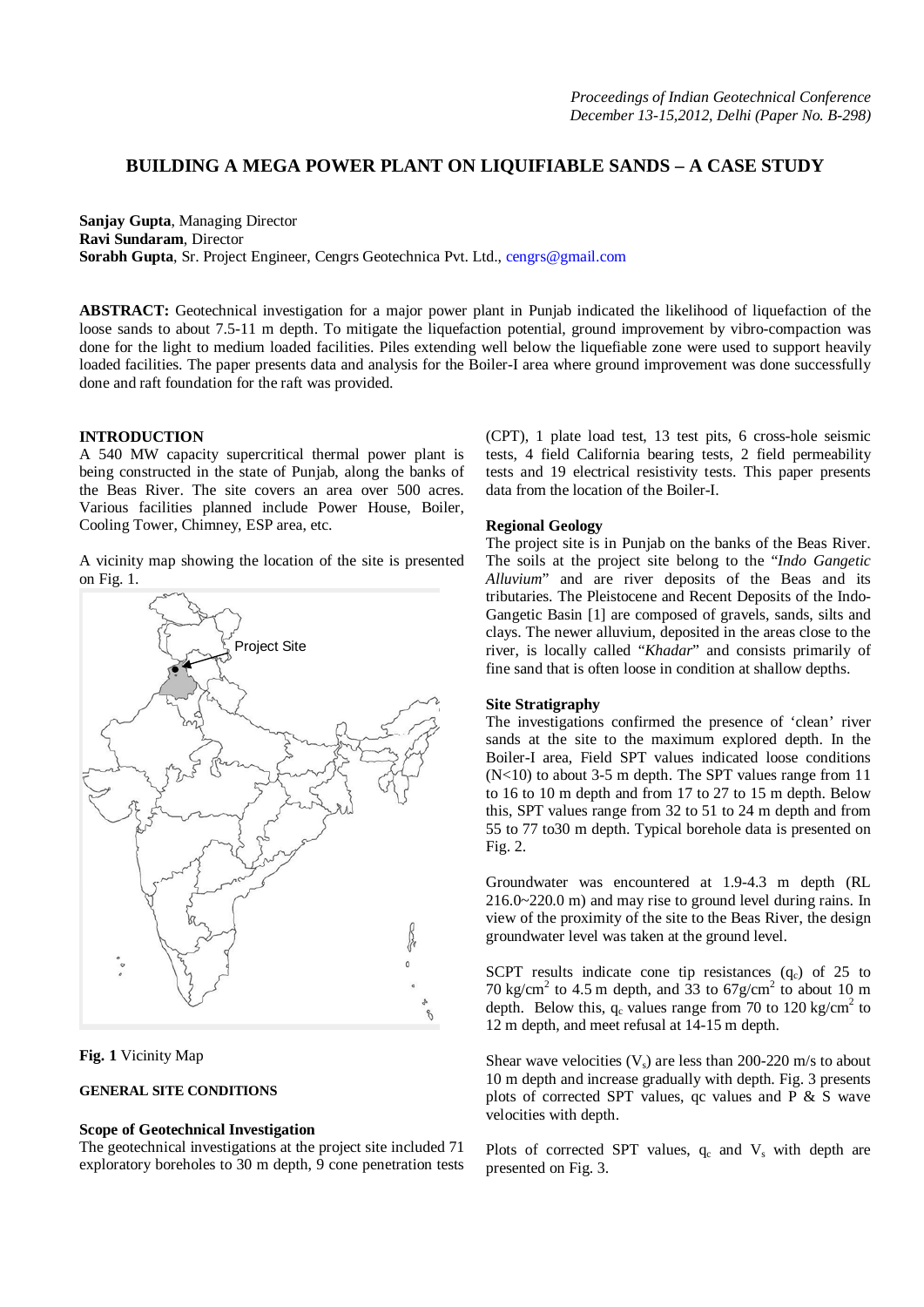*Sanjay Gupta Ravi Sundaram and Sorabh Gupta* 



**Fig. 2** Typical Borehole Data

# **DETAILED LIQUEFACTION ANALYSIS**

A detailed liquefaction susceptibility assessment (based on SPT, CPT and shear wave velocity profiles) was done as per the simplified procedure presented in the NCEER Summary Report [2].

As per the project specifications, the analysis was done for an earthquake magnitude of 6.7 and a peak ground acceleration of 0.24 g. Fig. 3 presents typical results of our analysis.

As per the analysis, the computed depth of liquefaction varied from 9 m to 11.5 m (RL 208.4 m to RL 210.0 m) across the site. In the Boiler-I area, the depth of liquefaction was estimated as 10 m.

Fig 4 presents the cyclic stress ratio (CSR) and cyclic resistance ratio with depth based on SPT, qc and  $V<sub>s</sub>$  versus depth together with the safety factor against liquefaction.

#### **ENGINEERING SOLUTIONS**

In view of the liquefaction potential, it is not feasible to support the power plant facilities on the natural soils. To densify the soils, extensive ground improvement was carried out by vibro-compaction method in order to mitigate the liquefaction potential and justify the use of open foundations.

Structures such as the TG, Chimney, etc. are very heavily loaded. It was decided to support these structures on deep piles extending well below the liquefiable zone.



**Fig. 3** SPT, q<sub>c</sub> and S Wave velocities profile

## **Ground Improvement**

Ground improvement was done by vibro-compaction. The vibro-probe was inserted into the ground and penetrated to about 10-12 m depth. A water jet was used to assist the densification process. The depression formed by the compaction process was filled with sand and compacted using a 10 ton vibratory roller.

Fig. 5 presents a photograph of the vibro-compaction in progress.



**Fig. 4** CSR, CSR and Factor of Safety against Liquefaction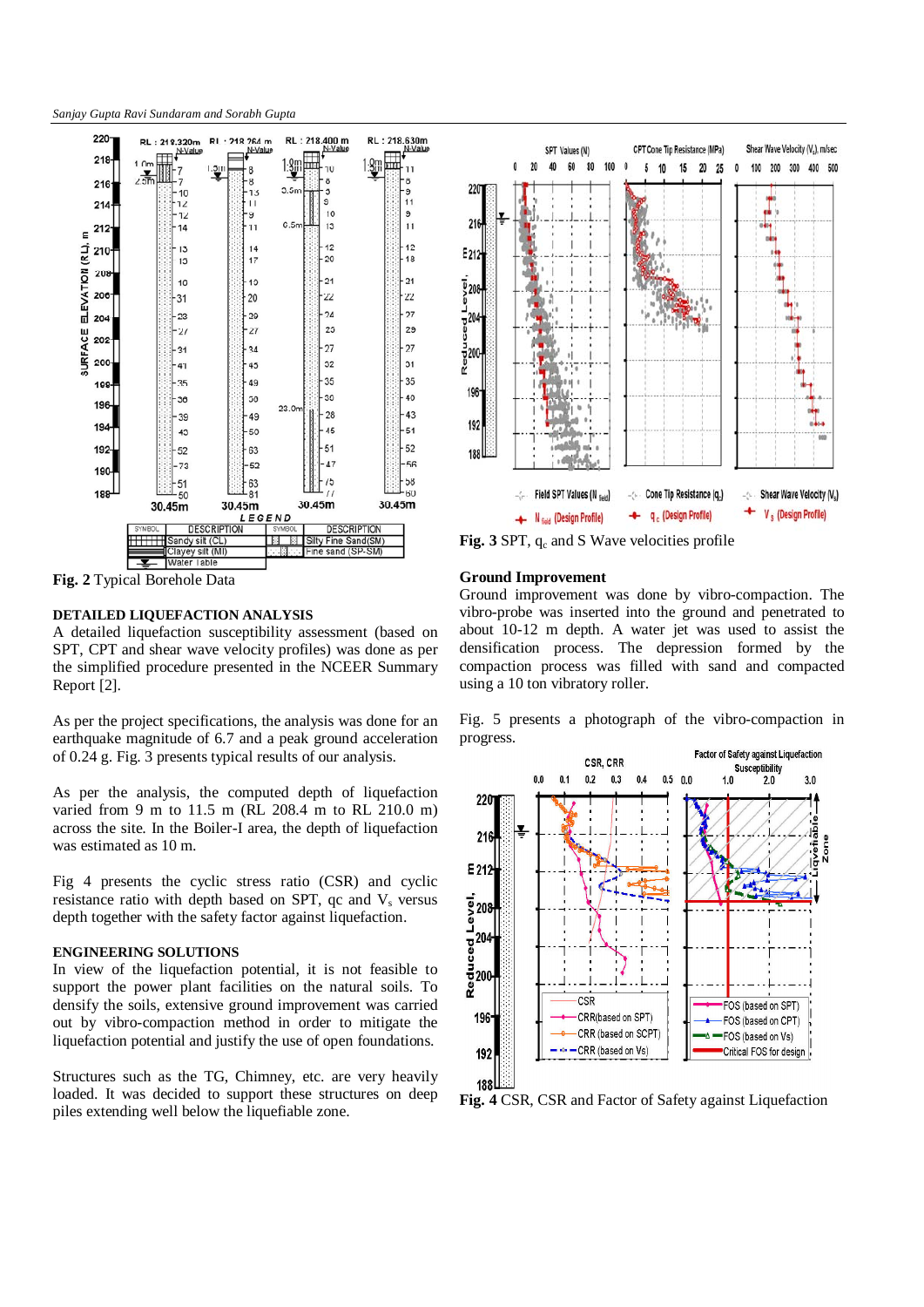

**Fig. 5** Vibro-compaction in progress

# **Extent of Improvement Achieved**

The vibro-compaction was successful in densifying the loose sands and to mitigate the liquefaction potential. There was substantial increase in the SPT and  $q_c$  values. Fig 6 presents the N values and qc values before and after the compaction process.



**Fig. 6** Cone tip resistance before and after compaction (Boiler-I)



**Fig. 7** Plate Load Tests before and after compaction

Results of plate load tests conducted on a 60 x 60 cm size test plate before and after compaction are illustrated on Fig. 7.

The test results indicate substantial improvement after the compaction process, the liquefaction potential has been successfully mitigated. Analysis for liquefaction potential after the densification process confirmed factor of safety exceeding 1.2 thereby confirming that the soils shall not experience liquefaction under the design earthquake.

After the compaction was done, a vibratory roller was used to compact the soils at the founding level. Raft foundation for the boiler was constructed at 2 m depth. The foundation was designed for a net allowable bearing pressure of 220 kPa for a permissible total settlement of 25 mm.

## **Pile Foundations**

RCC bored cast-in situ piles were used to support very heavily loaded facilities such as TG, Chimney, etc. The pile capacity analysis was done ignoring the skin friction in the top 10 m of soil that is prone to liquefaction. The calculations were done in accordance with IS: 2911 Part 1 Section 2 and include a factor of safety of 2.5.

Table-1 presents the safe compressive and pullout capacities used for design of 600 mm diameter RCC bored cast-in-situ piles with cut-off level at 3.5 m depth below the ground level:

**Table 1**: Safe Pile Capacities ignoring skin friction in Liquefiable zone

| Pile length below | Safe Pile Capacity, Tonnes |         |
|-------------------|----------------------------|---------|
| COL, m            | Compression                | Pullout |
| 20                | 83                         | 27      |
| 23                | 95                         | 33      |
| 26                | 108                        | 39      |
|                   |                            |         |